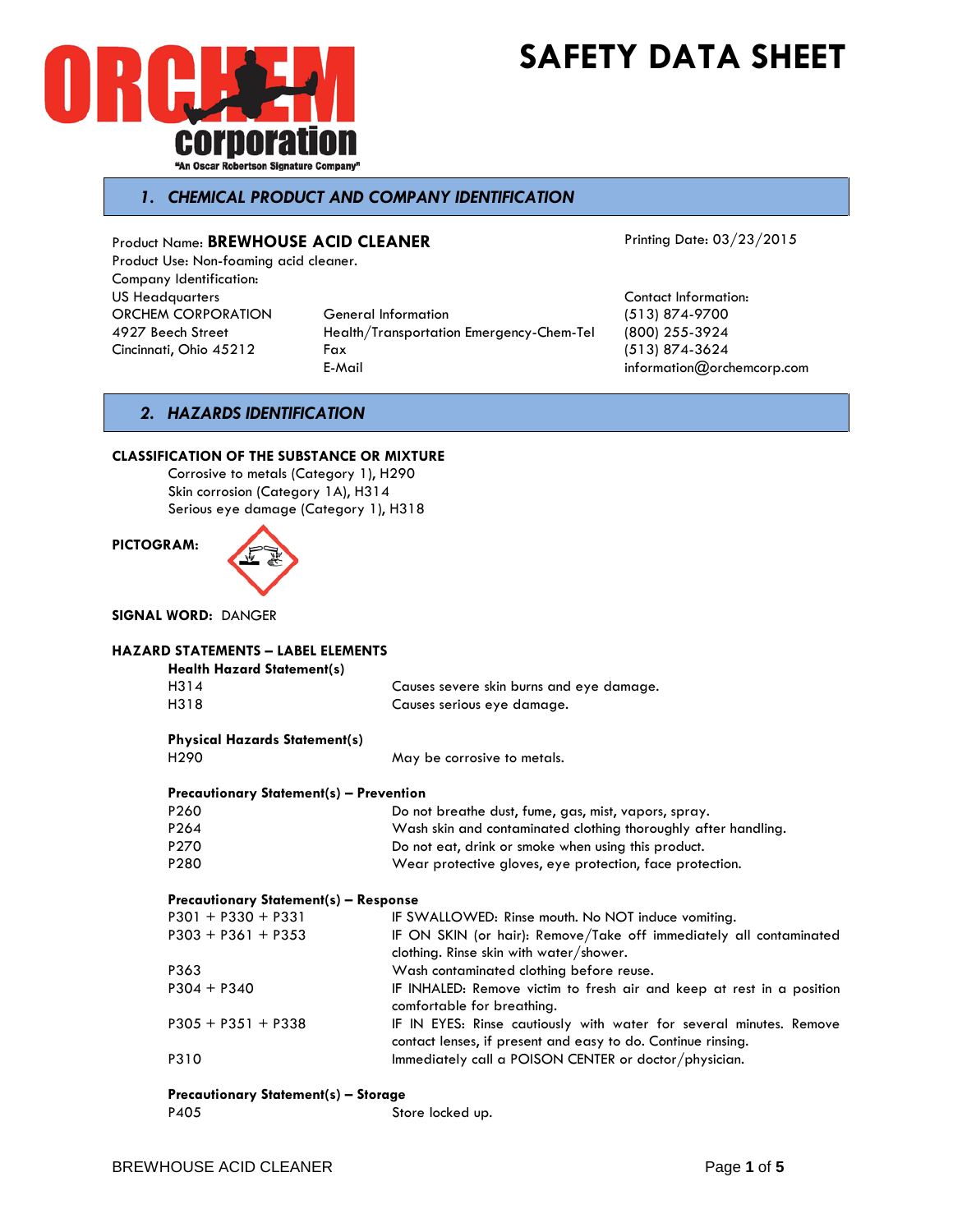### **Precautionary Statement(s) – Disposal**

P501 Dispose of contents/container in accordance with applicable local, regional, national, and/or international regulations.

**Hazards Not Otherwise Classified (HNOC)**

None.

# *3. COMPOSITION / INFORMATION ON INGREDIENTS*

| <b>INGREDIENT(S)</b> | CAS#      | WEIGHT % |
|----------------------|-----------|----------|
| sulfuric acid        | 7664-93-9 | $15-20$  |
| phosphoric acid      | 7664-38-2 | $5 - 10$ |
| nitric acid          | 7697-37-2 | 1-5      |

> 55% of mixture consists of ingredients of unknown toxicity. Exact percentages are withheld as trade secrets.

## *4. FIRST AID MEASURES*

**EYE CONTACT:** Get medical attention immediately. Immediately flush eyes with plenty of water, occasionally lifting the upper and lower eyelids. After 15 minutes check for and remove any contact lenses. Continue to rinse for at least 15 minutes.

**SKIN CONTACT:** Get medical attention immediately. Wash with plenty of water. Remove contaminated clothing and shoes. Continue to rinse for at least 15 minutes. Wash clothing before reuse. Clean shoes thoroughly before reuse. Destroy contaminated shoes.

**INHALATION:** Get medical attention immediately. Remove from exposure and move to fresh air immediately and keep in position comfortable for breathing. If breathing is difficult, give oxygen. Do NOT use mouth-to-mouth resuscitation. If breathing has ceased apply artificial respiration using oxygen and a suitable mechanical device such as a bag and a mask.

**INGESTION:** Get medical attention immediately. Do NOT induce vomiting. If victim is conscious and alert, wash out mouth with water then give water. Never give anything by mouth to an unconscious person. If vomiting occurs spontaneously keep airway clear.

**NOTES TO PHYSICIAN:** Treat symptomatically and supportively.

## *5. FIRE FIGHTING MEASURES*

**GENERAL INFORMATION:** As in any fire, wear a self contained breathing apparatus in pressure-demand, MSHA/NIOSH (Approved or equivalent), and full protective gear. During a fire, irritating and highly toxic gases may be generated by thermal decomposition or combustion involved in a fire. Use water spray to keep fire exposed container cool. Container may explode in heat of a fire.

**EXTINGUISHING MEDIA:** Use media suitable to the cause of the surrounding fire. Do NOT use straight streams of water.

## *6. ACCIDENTAL RELEASE MEASURES*

**In Case Of Spill Or Other Release:** Remove sources of ignition. Ventilate area. Use appropriate personal protective equipment as indicated in Section 8 of the SDS when risk assessment indicated this is necessary. Use non-sparking tools and equipment. Dike to prevent spread. Absorb with inert material. Sweep or shovel spilled materials in suitable containers. Dispose of in accordance with all local, state, and federal requirements. Do not allow product or residue to enter waterway or any source of drinking water.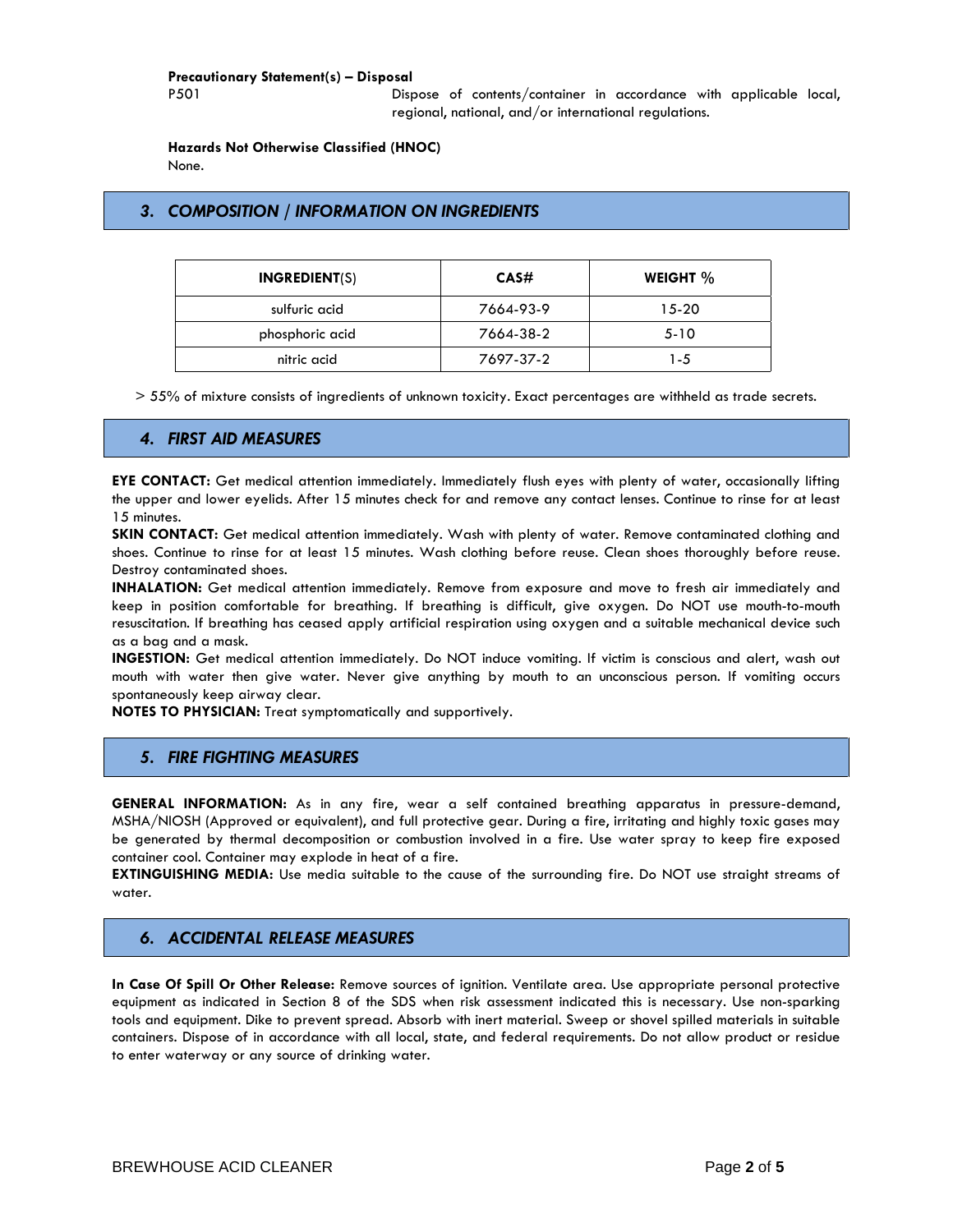## *7. HANDLING AND STORAGE*

**Handling:** Use appropriate personal protective equipment (see Section 8). Eating, drinking and smoking should be prohibited in areas where this material is handled, stored, and processed. Workers should wash hands and face before eating, drinking, and smoking. Do not get in eyes or on skin or clothing. Do not breathe vapor or mist. Do not ingest. Use only with adequate ventilation. Keep in original container. Do not reuse container.

**Storage:** Store in accordance with local regulations. Store in a segregated and approved area. Store in original container protected from direct sunlight in a dry, cool, and well ventilated area, away from incompatible materials (see Section 10) and food and drink. Separate from reducing materials, organic peroxides, hypochlorite and alkali. Keep container tightly closed and sealed until ready for use. Do not store in metal containers.

## *8. EXPOSURE CONTROLS / PERSONAL PROTECTION*

**ENGINEERING CONTROLS:** Facilities storing or utilizing this material should be equipped with an eyewash facility and a safety shower (ANSI Z358.1). Use adequate general or local explosion-proof ventilation to keep airborne levels to acceptable levels.

| <b>COMPONENT</b> | CAS#      | <b>ACGIH</b><br><b>TWA</b> | <b>ACGIH</b><br><b>STEL</b> | <b>ACGIH</b><br><b>CEILING</b> | <b>OSHA FINAL</b><br><b>PEL TWA</b> | <b>IDLH</b>        |
|------------------|-----------|----------------------------|-----------------------------|--------------------------------|-------------------------------------|--------------------|
| sulfuric acid    | 7664-93-9 | 0.2 mg/m <sup>3</sup>      | $\sim$                      | ---                            | mg/m <sup>3</sup>                   | ---                |
| phosphoric acid  | 7664-38-2 | mg/m <sup>3</sup>          | $3 \text{ mg/m}^3$          | ---                            | mg/m <sup>3</sup>                   | $3 \text{ mg/m}^3$ |
| nitric acid      | 7697-37-2 | 2 ppm                      | 4 ppm                       | ---                            | 2 ppm                               | $25$ ppm           |

### **PERSONAL PROTECTIVE EQUIPMENT**

**Eyes:** Wear chemical splash goggles that meet the requirements of 29 CFR 1910.133 or European Standard EN 166.

**Skin:** Wear appropriate protective gloves to prevent skin exposure (29 CFR 1910.138 or EN374).

**Clothing:** Wear appropriate protective clothing to prevent skin exposure.

**Respirators:** A respiratory protection program that meets OSHA 29 CFR 1910.134 and ANSI Z88.2 requirements or European Standard EN 149 must be followed whenever workplace conditions warrant respirator use.

## *9. PHYSICAL AND CHEMICAL PROPERTIES*

| <b>Physical State:</b>      | Liquid                |
|-----------------------------|-----------------------|
| Appearance:                 | Clear                 |
| Color:                      | White to off white    |
| Odor:                       | Mild acidic           |
| Boiling Point/Range:        | No Data               |
| Freezing Point/Range:       | No Data               |
| Flash Point:                | None                  |
| Phosphorous Content as %P:  | $\sim$ 1              |
| Vapor Pressure:             | No Data               |
| Vapor Density ( $air=1$ ):  | No Data               |
| V.O.C.:                     | None                  |
| Specific Gravity (water=1): | ~1.16                 |
| Water Solubility:           | 100%                  |
| pH:                         | $< 2$ ( $\omega$ 100% |
| Volatility:                 | No Data               |
| Evaporation Rate:           | No Data               |
|                             |                       |

## *10. STABILITY AND REACTIVITY*

**Stability:** The product is stable.

**Incompatibility with Various Substances:** Reactive or incompatible with the following materials: reducing materials, metals, alkali, hypochlorite.

**Hazardous Polymerization:** Under normal conditions of storage and use, hazardous polymerization will not occur.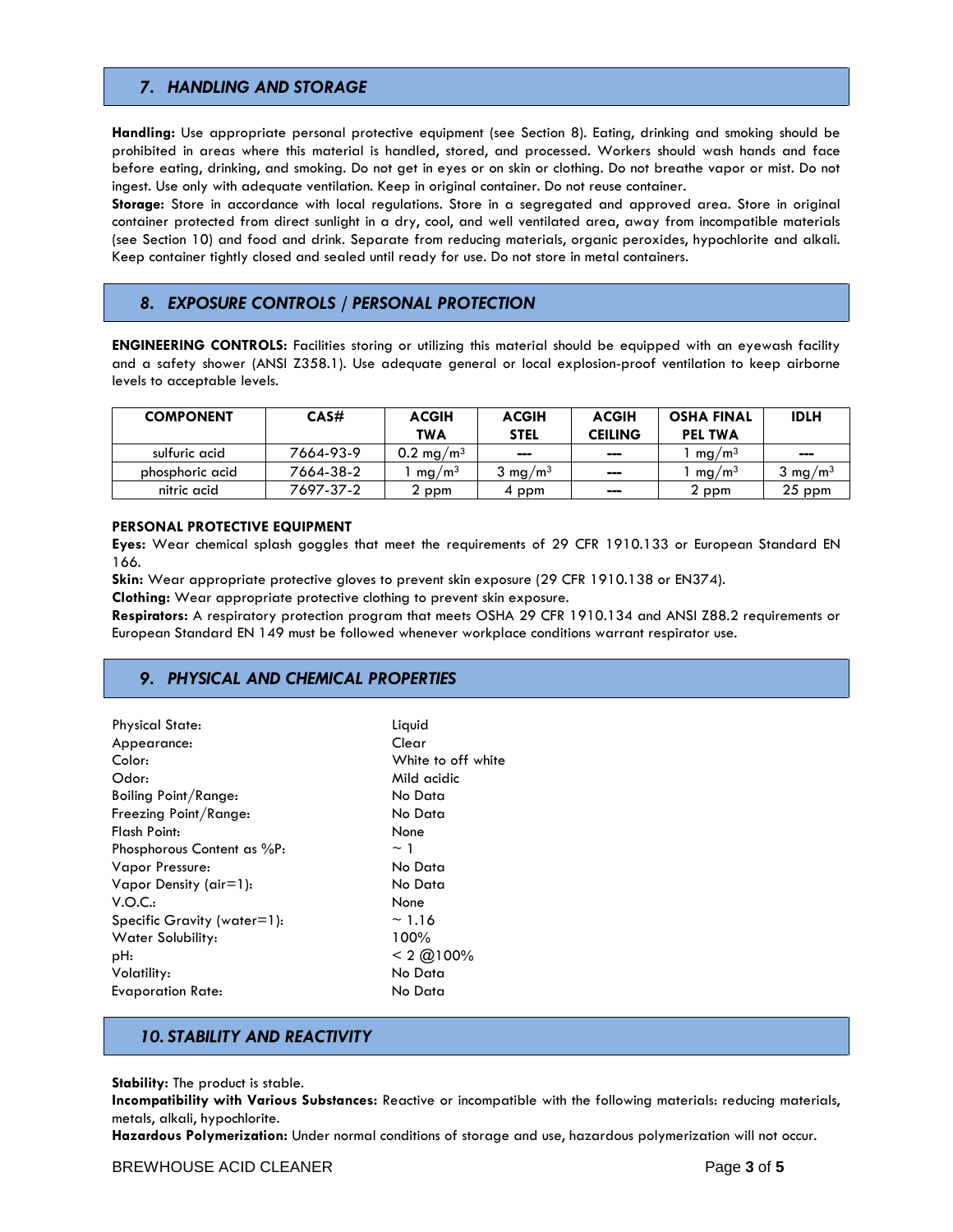**Hazardous Decomposition Products:** Decomposition products may include the following materials: phosphorous oxides, nitrogen oxides.

## *11. TOXICOLOGICAL INFORMATION*

**TOXICITY:** No Data Available For Product.

### **CARCINOGENICITY:**

| <b>Product/Ingredient Name</b> |    | <b>ARC</b> | <b>NTP</b> |
|--------------------------------|----|------------|------------|
| sulfuric acid                  | ገ∗ |            | ---        |
|                                |    |            |            |

\* A2 – Suspected human carcinogen (contained in strong inorganic mist).

## *12. ECOLOGICAL INFORMATION*

**ENVIRONMENTAL INFORMATION:** No Data Available For Product.

## *13. DISPOSAL CONSIDERATIONS*

Chemical waste generators must determine whether a discarded chemical is classified as a hazardous waste. U.S. EPA guidelines for the classifications are listed in 40 CFR 261.3. Additionally, waste generators must consult state and local hazardous waste regulations to ensure complete and accurate classifications.

## *14. TRANSPORTATION INFORMATION*

**U.S. DOT Bill of Lading Description:** UN 3264, corrosive liquid, acidic, inorganic, N.O.S. (sulfuric acid, phosphoric acid, nitric acid), 8, II

## *15. REGULATORY INFORMATION*

#### **INTERNATIONAL INVENTORIES**

All components of this product are listed on the following inventories: U.S.A. (TSCA), Canada (DSL).

#### **U.S. REGULATIONS**

**CALIFORNIA PROPOSITION 65:** None of the components of this product are listed.

#### **STATE RIGHT TO KNOW (RTK)**

| <b>INGREDIENT(S)</b> | CAS#      | MΑ | Ν. | <b>MN</b>                    |
|----------------------|-----------|----|----|------------------------------|
| sulfuric acid        | 7664-93-9 |    |    | $\qquad \qquad \blacksquare$ |
| phosphoric acid      | 7664-38-2 |    |    |                              |
| nitric acid          | 7697-37-2 |    |    |                              |

### **CERCLA/SARA 302/304**

| INGREDIENT(S)   | CAS#      | WEIGHT $%$ | <b>CERCLA/SARA</b> | <b>SECTION 302TPQ</b> |
|-----------------|-----------|------------|--------------------|-----------------------|
|                 |           |            | <b>RQ(LBS)</b>     | (LBS)                 |
| sulfuric acid   | 7664-93-9 | 5--20      | 1000               | 1000                  |
| phosphoric acid | 7664-38-2 | 5-10       | 5000               | ---                   |
| nitric acid     | 7697-37-2 | -5         | 1000               | 1000                  |

### **SARA 311/312 Hazard categories**

| Immediate:                         |   |
|------------------------------------|---|
| Delayed:                           | X |
| Fire:                              |   |
| <b>Reactivity:</b>                 |   |
| <b>Sudden Release Of Pressure:</b> |   |